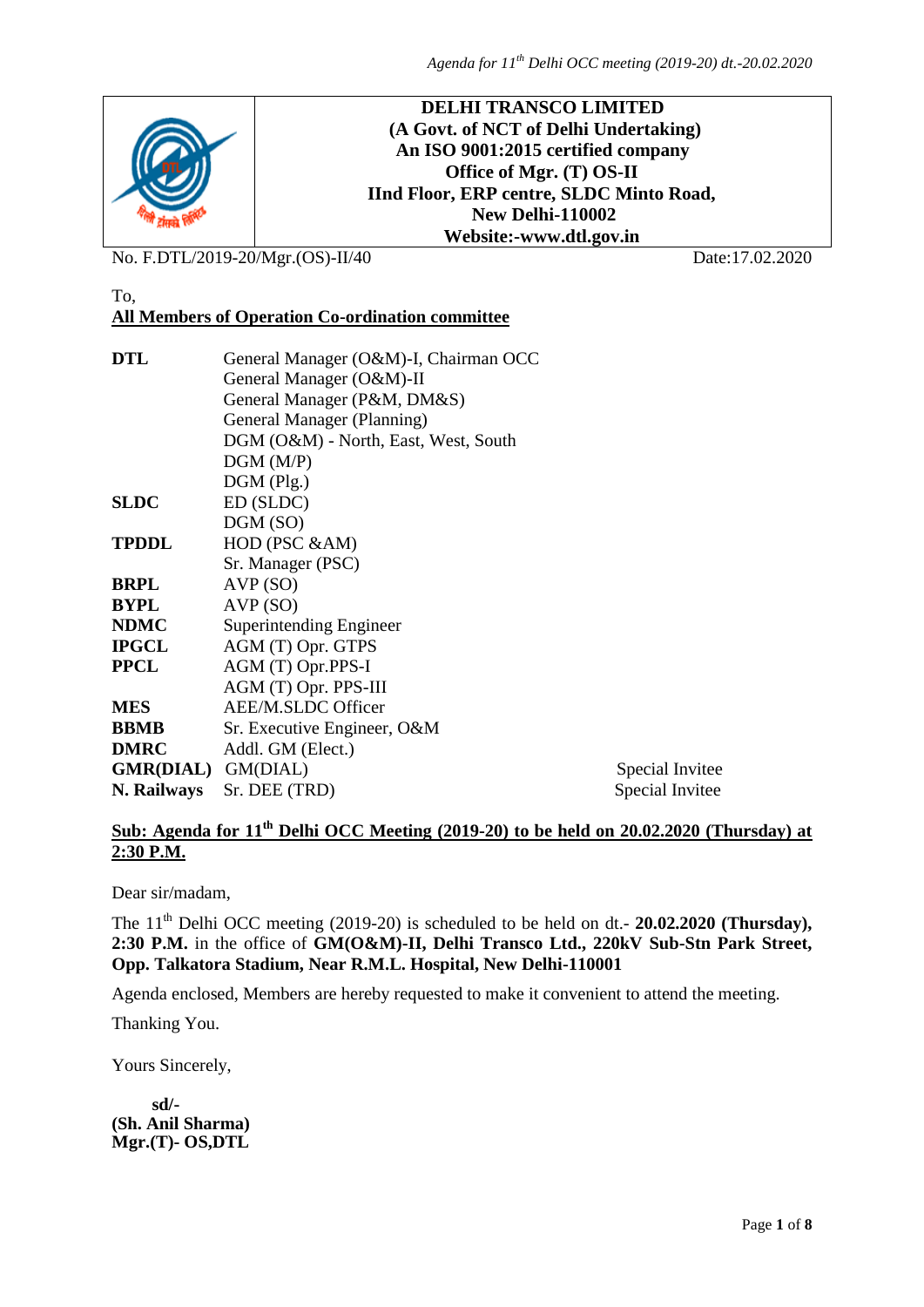## **DELHI TRANSCO LIMITED**

(Regd. Office: Shakti Sadan, Kotla Road, New Delhi-110002)

#### **AGENDA FOR DELHI OCC MEETING NO. 11/2019-20**

| Date        | $\ddot{\cdot}$ | 20.02.2020                                    |
|-------------|----------------|-----------------------------------------------|
| <b>Time</b> | $\ddot{\cdot}$ | $2:30$ PM                                     |
| Venue       |                | O/o-GM(O&M)-II, Delhi Transco Ltd.,           |
|             |                | 220 kV Sub-Stn Park Street,                   |
|             |                | Opp. Talkatora Stadium, Near R.M.L. Hospital, |
|             |                | New Delhi-110001                              |

# **1. Confirmation of minutes of 10th Delhi OCC meeting (2019-20) held on dated 17.01.2020.**

The  $10<sup>th</sup>$  Delhi OCC meeting (2019-20) was held on 17.01.2020 in accordance with the agenda circulated vide letter dt: 14.01.2020. Minutes of the aforesaid OCC meeting were issued on 28.01.2020 and the same was also uploaded on DTL website.

# **2. DTL AGENDA:**

#### **2.1 Proposed planned shutdowns of O&M, DTL for the month of March-2020.**

DTL O&M deptt. has proposed the planned shutdowns for the month of March-2020.

 **(OCC may deliberate)**

## **3. SLDC AGENDA:**

#### **3.1. Implementation of Automatic Demand Management Scheme by Discoms.**

Refer S.No. 2.2 of 20th GCC MoM wherein NDMC had informed that their software for ADMS has been upgraded and under testing and work is linked with the IPDS project, for which efforts shall be made to complete at the earliest.

NDMC has informed in  $10<sup>th</sup>$  OCC meeting (2019-20) that the works related to ADMS are under process and expected to be completed by 31.03.2020.

NDMC shall update the latest status on ADMS.

#### **(NDMC may update)**

#### **3.2 Survival of Local Island at GTPS/ Pragati.**

During 20th GCC meeting as per MoM at S.No. 2.4 (9.12) following was discussed:-

"BYPL representative raised the issue of survival and subsequent synchronizing of local islanding at GT/ Pragati.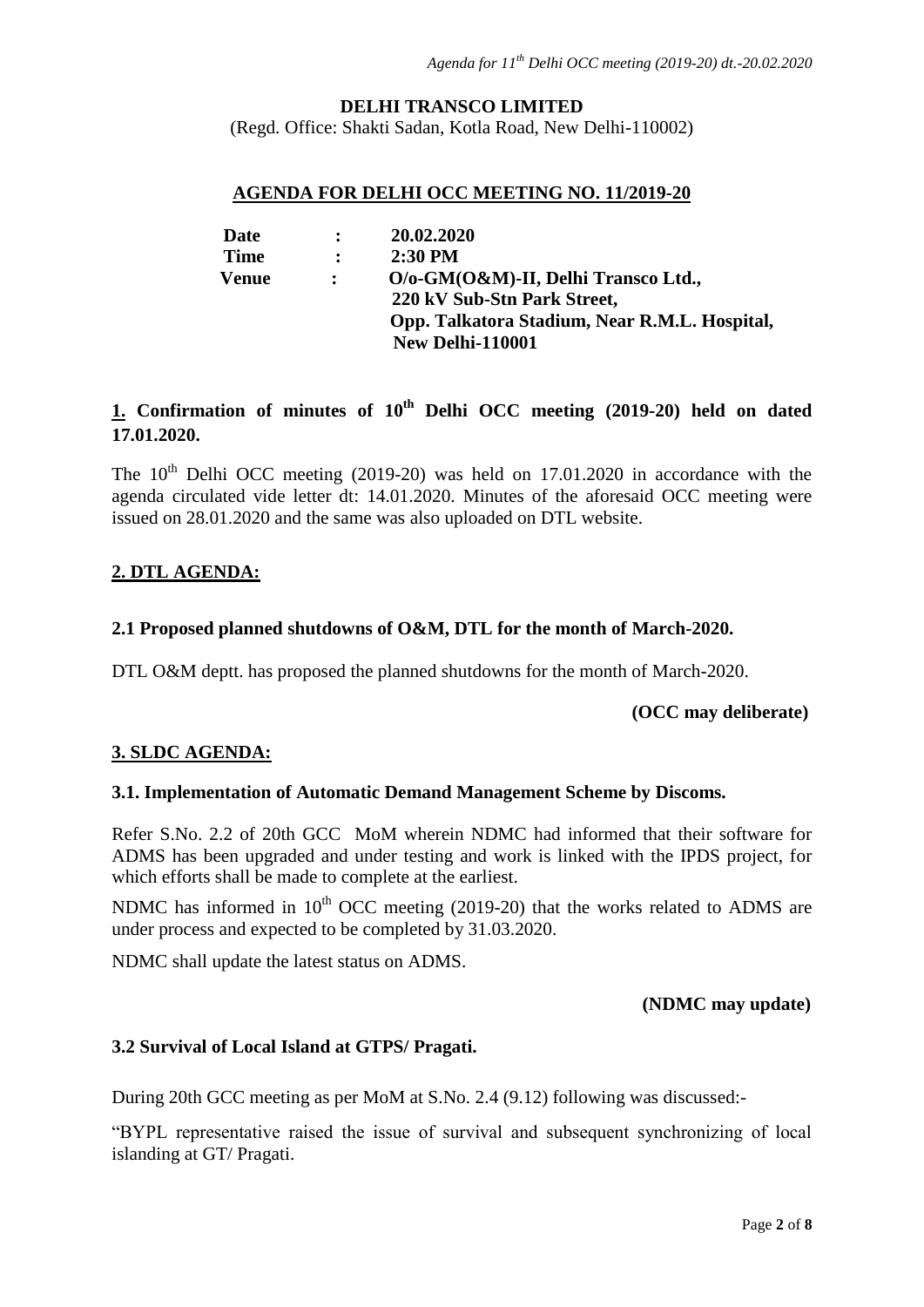GCC advised DTL to carry out a joint visit with Discoms and IPGCL/ PPCL to analyze the requirements for sustaining Local Island at GT station". -

The matter was deliberated in the 12th (2018-19) Delhi OCC meeting held on 28.03.2019 and a committee comprising of following members was constituted for carrying out the above desired work at Pragati:-

(i) Sh. Satyendra Prakash, AGM(Elect./C&I), PPS-I, PPCL.

(ii) Sh. Hitesh Kumar, DGM(OS), DTL.

- (iii) Sh. B.L. Gujar, DGM (Prot.), DTL.
- (iv) Sh. Deepak Kumar, AM(T)-Pragati, DTL.

In  $10^{th}$  Delhi OCC meeting (2019-2020), DTL/ PPCL informed that the execution works are under progress & expected to be completed by 31.01.2020.

DTL/PPCL shall update the latest progress on work carried out.

# **(DTL & PPCL may update the progress please)**

# **3.3 High Voltage Operation of the Grid during winter nights.**

The High Voltage issues have been faced in Delhi System. This is because of decrease in demand in recent month especially in night hours. During past winter season, it has been observed high voltage conditions and injection of reactive power to the grid causing heavy penalty in NRPC reactive account.

Following steps were in practice to control the injection of reactive power:

- a. Switching off the capacitors at all the Substations of Delhi, but during winter season proper monitoring of the same is yet to be put in place.
- b. Transformer taps optimization by DTL and DISCOM.
- c. Monitoring of all 400/220kV ICTs and taking actions wherein VAR flows are observed from 220kV to 400kV side. In this respect reactive energy accounts could also be monitored.
- d. Opening of lightly loaded transmission cables/ transmission lines keeping reliability in focus.
- e. Absorption of reactive power by generating units.

(a) The details of NRPC reactive account from 01.04.19 onwards are as under:

#### **(All figures are in Lakhs)**

| S. No.         | <b>Month-2019</b> | Payable (Approx.) | <b>Receivable Approx.)</b> |
|----------------|-------------------|-------------------|----------------------------|
|                | April             | 3.98417           | 2.81436                    |
| $\overline{2}$ | May               | 19.04866          | 4.72369                    |
| 3              | June              |                   | 42.7036                    |
| 4              | July              | 9.95309           | 39.25774                   |
| 5              | August            | 27.1466           | 1.10855                    |
| 6              | Sept              | 80.84053          | 0.49756                    |
|                | Oct               | 330.368           |                            |
| 8              | <b>Nov</b>        | 308.35            |                            |
| 9              | Dec               | 357.48            |                            |
| <b>Total</b>   |                   | 1137.14105        | 91.1055                    |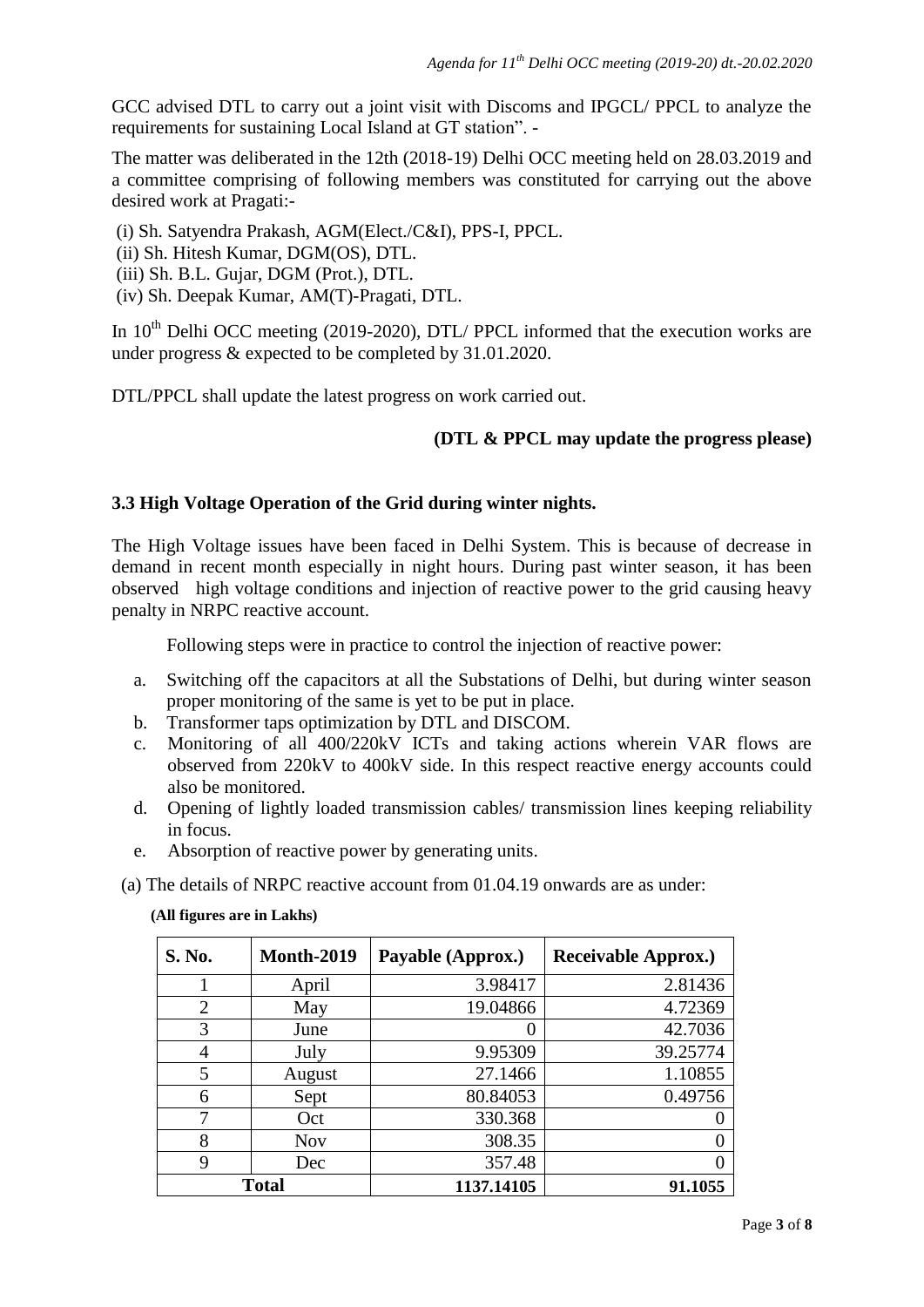The 15 Nos of 220 kV lines were opened on daily basis at night hours whereas 22 Nos of 66 kV ckts of BRPL & 32 Nos of 66 kV and 33 kV ckts of BYPL were also opened.

DTL is requested to expedite the process of tendering works and execution of project related to Reactors as suggested by CEA.

Discoms are requested to do reactive study in their network and share the plan of installation of shunt reactors in their respective areas.

In  $10<sup>th</sup>$  meeting, OCC advised to call DMRC in next OCC for feasibility of switching of U/G cables in DMRC system to maintain voltage profile in certain areas.

DMRC shall update.

#### **(OCC may deliberate)**

#### **3.4 Submission of break up energy consumption by the state.**

In  $167<sup>th</sup>$  NRPC OCC meeting all SLDCs were requested to provide the break up energy consumption by the state by segregating the same from the billed data from DISCOMs in the format as prescribed below.

| Category | Consumption   Consumption   Consumption   Consumption   Traction |            |              |                         |      | Miscellaneous |
|----------|------------------------------------------------------------------|------------|--------------|-------------------------|------|---------------|
|          | Domestic by<br>bv                                                |            | b٧           | Industrial supply<br>bv |      | /Others       |
|          | load                                                             | Commercial | Agricultural | load                    | load |               |
|          |                                                                  | load       | load         |                         |      |               |
| Month    |                                                                  |            |              |                         |      |               |

No information has received from NDMC.

BYPL, TPDDL & MES have submitted the data upto Dec-2019 whereas BRPL and TPDDL have submitted the data upto Nov-2019.

NDMC and BRPL are requested to provide the data upto Dec-2019.

## **(NDMC & BRPL may deliberate)**

#### **5. Long/Recent Outage/Breakdown of Elements in Delhi power system.**

Members may update the latest status of following Long/Recent Outage/Breakdowns of elements in Delhi Power system as under:

| S.N | <b>Element's Name</b>                                                                            | Discom/<br>DTL | Date and<br><b>Time</b><br>of<br>outage | Status of outage as on 17.02.2020                                                                            |
|-----|--------------------------------------------------------------------------------------------------|----------------|-----------------------------------------|--------------------------------------------------------------------------------------------------------------|
| 1.  | 66kV PARK STREET - RIDGE<br><b>VALLEY CKT.-I</b>                                                 | <b>BRPL</b>    | 01.06.2019                              | 'Y' PH. CABLE FAULTY.                                                                                        |
| 2.  | <b>RIDGE</b><br>33kV<br><b>VALLEY</b><br>$\overline{\phantom{0}}$<br>KHEBAR LANE CKT.-II         | <b>BRPL</b>    | 01.06.2019                              | 'Y' PH. Single CABLE FAULTY.                                                                                 |
| 3.  | 33kV<br><b>LODHI</b><br><b>ROAD</b><br>$\overline{\phantom{a}}$<br><b>EXHIBITION GR. CKT.-II</b> | <b>BRPL</b>    | 03.10.2019                              | 'B'PH. 2ND CABLE FAULTY. Dismantling<br>of cable is under progress for rerouting to<br>33kV ITPU (new grid). |
| 4.  | 400kV TUGLAKABAD - 66kV<br>BAY-604 MCIE                                                          | <b>BRPL</b>    | 12.02.2020                              | R-Ph. CABLE FAULTY.                                                                                          |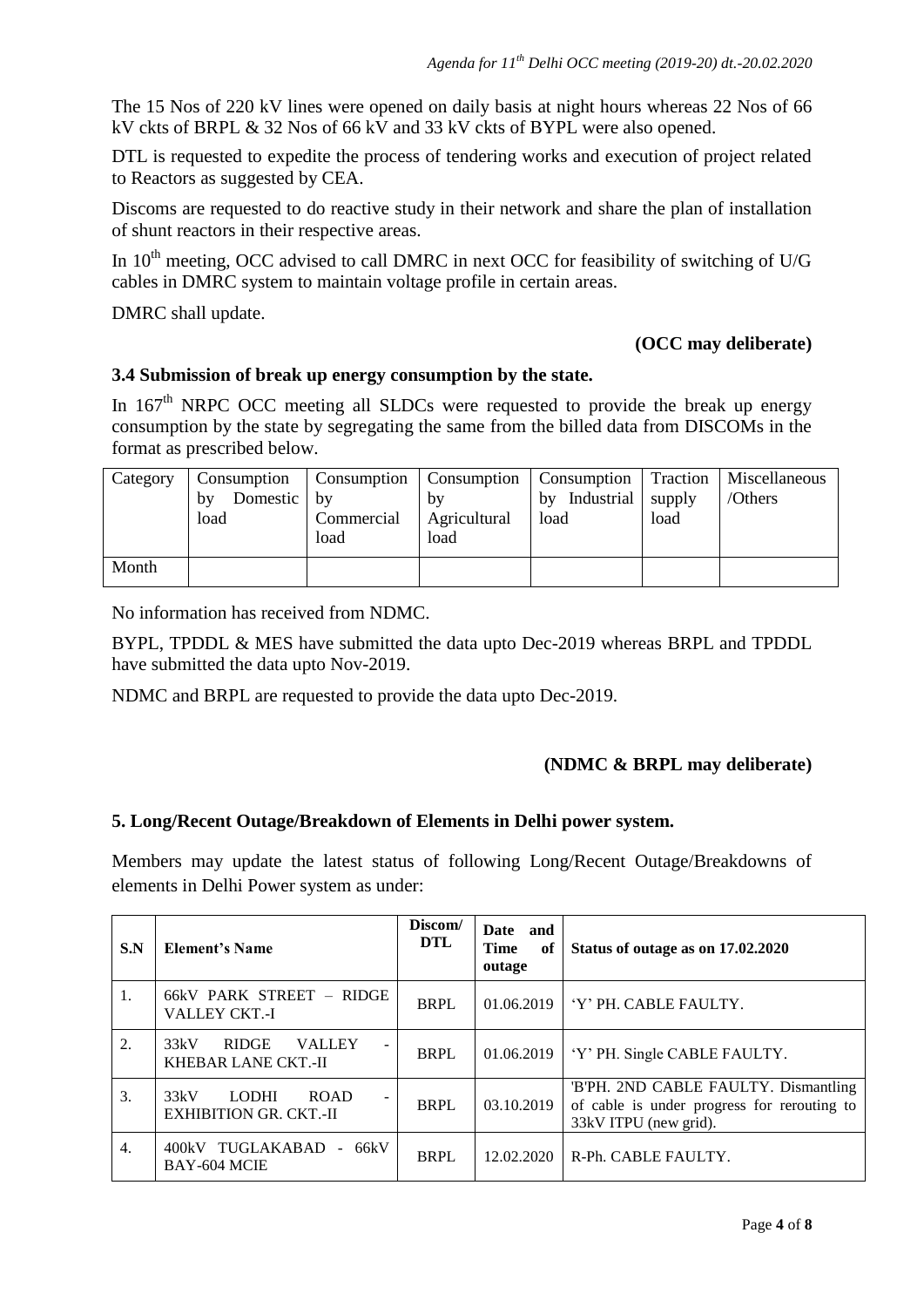| 5.  | 33KV<br>PEERA<br>GARHI<br>MUKHERJEE PARK CKT-II                                                     | <b>BRPL</b>  | 08.10.2019 | 'Y' PH. SINGLE CABLE FAULTY. The<br>damaged section of U/G 33kV XLPE cable<br>termination at 220kV Peeragarhi will be<br>revived by DTL through GIS O.E.M. The<br>cost of repairing works to be bear by BRPL. |
|-----|-----------------------------------------------------------------------------------------------------|--------------|------------|---------------------------------------------------------------------------------------------------------------------------------------------------------------------------------------------------------------|
| 6.  | 220kV PPK -I - 66kV BODELLA-I<br>T-OFF 33kV PANKHA ROAD Ckt                                         | <b>BRPL</b>  | 10.02.2020 | 'B' PH. CABLE FAULTY.                                                                                                                                                                                         |
| 7.  | <b>PARSVNATH</b><br>MALL-<br>33kV<br><b>KAILASH</b><br>NAGAR<br>CKT(1ST<br>CABLE)                   | <b>BYPL</b>  | 15.10.2019 | 'R' PH. CABLE FAULTY.                                                                                                                                                                                         |
| 8.  | 220kV ROHINI -I - 66kV BADLI<br>CKT.                                                                | <b>TPDDL</b> | 31.12.2019 | UNDER SHUT DOWN.                                                                                                                                                                                              |
| 9.  | 220kV ROHINI - 66kV ROHINI -6<br>CKT.-II                                                            | <b>TPDDL</b> | 21.01.2020 | <b>UNDER SHUT DOWN</b>                                                                                                                                                                                        |
| 10. | 33kV WAZIRPUR -II - AZADPUR<br>- T-OFF WAZIRPUR - I CKT-I                                           | <b>TPDDL</b> | 02.02.2020 | <b>WAZIRPUR -I SIDE CABLE -1 FAULTY</b>                                                                                                                                                                       |
| 11. | 220kV SHALIMARBAGH - 33kV<br>JAHANGIRPURI CKT.                                                      | <b>TPDDL</b> | 10.02.2020 | SHUT DOWN FOR SAFETY PURPOSE<br><b>TO</b><br><b>FACILITATE</b><br><b>ERECTION</b><br>&<br>COMMISSIONING OF 220kV SMB- S.G.T.<br>NGR CKT.                                                                      |
| 12. | 33kV<br><b>BAY</b><br>$-42$<br>$(\text{IP})$<br>$\overline{\phantom{a}}$<br><b>CONNAUGHT PLACE)</b> | <b>NDMC</b>  | 05.01.2020 | 'R'PH. CABLE FAULTY.                                                                                                                                                                                          |
| 13. | 315 MVA ICT-II at MUNDKA                                                                            | <b>DTL</b>   | 29.09.2019 | DUE TO FIRE, ICT BURNT.                                                                                                                                                                                       |
| 14. | HARSH VIHAR - 315MVA ICT -I                                                                         | <b>DTL</b>   | 13.01.2020 | <b>TAN</b><br><b>DELTA</b><br>$&$ GAS<br><b>FORMATION</b><br><b>RESULTS</b><br><b>FOUND</b><br>ABNORMAL.<br><b>EXPECTED BY 20.02.2020</b>                                                                     |
| 15. | GAZIPUR:-<br>220/66/33kV<br>100MVA PR.TR.-I                                                         | <b>DTL</b>   | 22.03.2019 | $\mathbf{AND}$<br>TRANSFORMER<br><b>DISMANTLED</b><br><b>SHIFTED</b><br><b>RPH</b><br><b>FOR</b><br>TR.-II.<br>TO<br>EXPECTED BY FEBRUARY 2020.                                                               |
| 16. | 220/66 kV 100 MVA Tx-III at<br><b>NAJAFGARH</b>                                                     | <b>DTL</b>   | 03.10.2019 | SHUT DOWN FOR DISMANTLING TO<br><b>ALLOW</b><br><b>NEW</b><br>160MVA<br>PR.TR.<br>EXPECTED BY FEBRUARY 2020.                                                                                                  |
| 17. | 220kV MAHARANI BAGH -<br>LODHI ROAD CKT.-II                                                         | <b>DTL</b>   | 02.02.2020 | SHUT DOWN FOR<br><b>HTLS</b><br>RECONDUCTORING WORK.                                                                                                                                                          |
| 18. | SARITA VIHAR -<br>220/66kV<br>100MVA PR.TR.-I                                                       | <b>DTL</b>   | 20.01.2020 | SHUT DOWN FOR DISMENTALING OF<br>TR. WITH REPLACEMENT OF 160MVA<br>PR.TR. EXPECTED BY 28.02.2020.                                                                                                             |
| 19. | 220kV PPK-I - BAMNAULI<br>CKT.-I&II                                                                 | <b>DTL</b>   | 28.01.2020 | SHUT DOWN FOR SHIFTING OF LINE<br><b>FOR</b><br><b>UPCOMING</b><br>S/STN.<br>400kV<br>DWARKA. EXPECTED BY 20.02.2020.                                                                                         |
| 20. | NAJAFGARH - 100MVA PR.TR.-<br>H                                                                     | <b>DTL</b>   | 08.02.2020 | SHUT DOWN FOR DISMANTLING TO<br>ALLOW<br><b>NEW</b><br>160MVA<br>PR.TR.<br><b>EXPECTED BY 08.04.2020.</b>                                                                                                     |
| 21. | 220kV PRAGATI - MAHARANI<br><b>BAGH CKT.</b>                                                        | <b>DTL</b>   | 12.02.2020 | SHUT DOWN FOR STRENGTHING OF<br>ENDS. EXPECTED BY 22.02.2020.                                                                                                                                                 |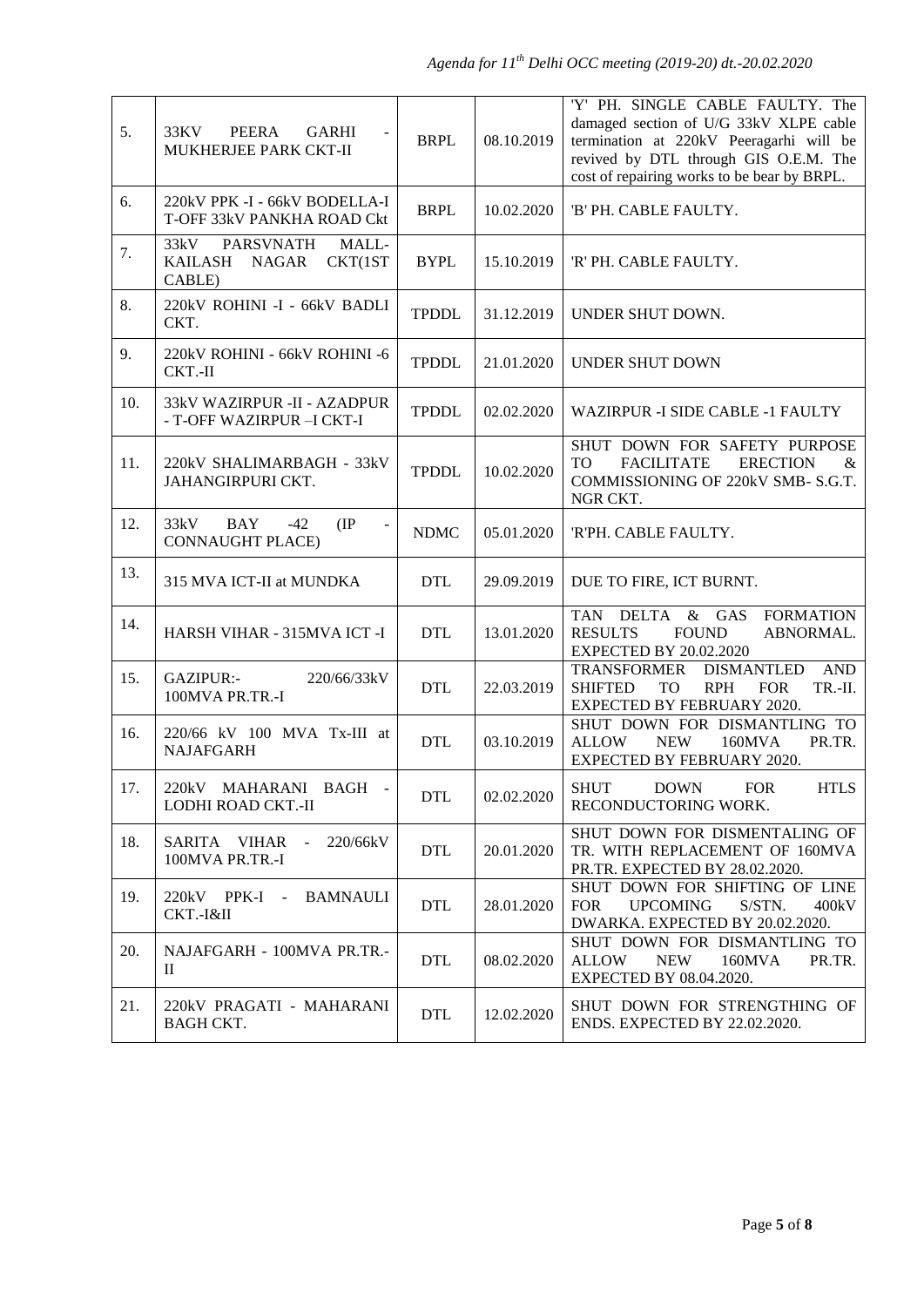# **Additional Agenda**

# **1. DTL Agenda:-**

# (1). **Regarding defect arisen in 33 KV GIS (Mukherjee Park-II) at Peeragarhi.**

This matter was first taken up in OCC dated 21.10.2019 whereby it was concluded that a separate meeting with BRPL has to be carried out to resolve the workmanship problem arisen while fixing one of the Mukherjee park-II cable in Schneider make 33 KV GIS Panel at Peeragarhi.

1) A meeting dated 14.11.2019 with AVP EHV of BRPL was consequently held on 14.11.2019, in order to conclude the reasons & possible solutions for these kinds of defects (placed as attachment-1).

2) Matter was again racked up in OCC meeting dated 21.11.2019, wherein it was clearly made to understand & suggested as under "The above inspection of GIS by OEM suggested that the fault has occurred because of improper handling & insertion of cable end inside the GIS without fixing of proper Nuts & Bolts. This termination of XPLE cable by BRPL in 33 KV Mukherjee park-II, is found to be improper. In view of this, OCC suggested that BRPL must take prompt action to revive the damaged section of cable termination in GIS. It was also advised, BRPL shall carry out the repairs".

3) Subsequently, the OCC meeting dated 20.12.2019 at point no. 1 concluded that " After detailed discussion b/w BRPL & DTL, OCC requested that the damaged section of U/G 33 KV cable termination at 220 KV GIS Peeragarhi will be revived by DTL through GIS OEM (i.e. M/s Schneider). The cost of this repairing will be borne by BRPL as agreed".

4) Thereafter, M/s Schneider was called upon and MOM with service engineer of M/s Schneider was prepared on 4-1-2020 (placed as attachment-2), while physically carrying out the inspection for accessing the damage. The service Engineer of Schneider stated as under when the maintenance team of BRPL was also present: - **"Further, while inspecting the subject panel, the service engineer has observed that workmanship on Cable handling & fixing was improper. Also, we observed that Cable maintenance team had not followed requisite procedure."** 

5) Now, Since M/s Schneider electric is not able to provide the offer even after the lapse of more than a month the above stated meeting in the office of your good self-took place on 6-2- 2020, and the MOM so prepared is placed as attachment-3. M/s Schneider Electric is now stating that spare parts for this WI (MODEL) Schneider make 33 KV GIS shall only be procured from their parent counterpart from Germany. Moreover, the Germen engineer will only arrived for its repairs since there is no competent counterpart is available in INDIA.

6) The 33 KV GIS panels for Mukherjee park – I & II, were suggested by DTL including the route to utilize the unused panels which were planned & commissioned for 33/ 11 KV substations adjacent to 220 Peeragarhi (across the wall). This was done to off-load PPK-I & Najafgarh since they were running at their threshold capacity during the summers of 2015-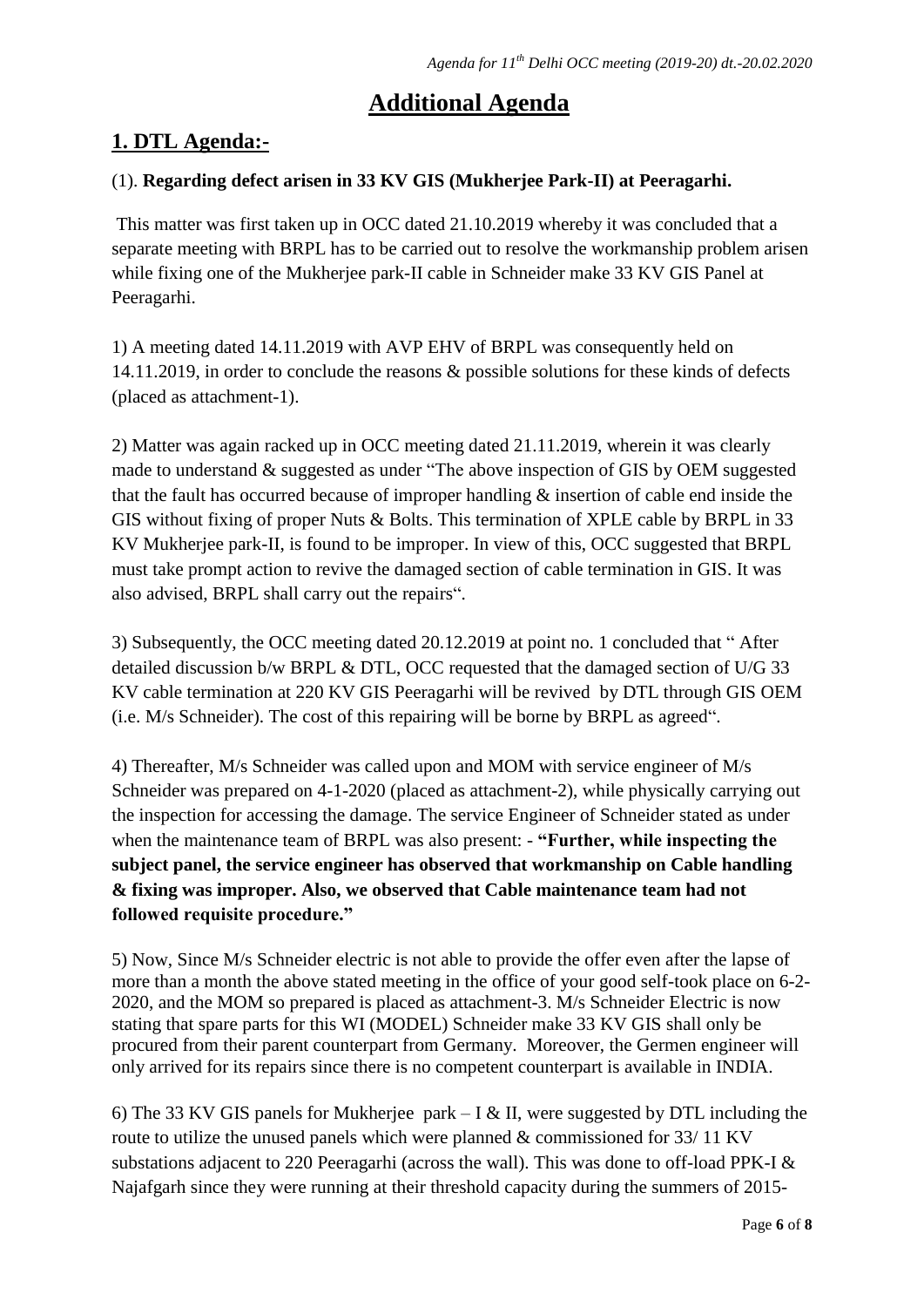16. That is why; these feeders were energized on dates 18.02.2017. Thus, this was a make shift arrangement till DTL finally augments their existing stations i.e. PPK-I & Najafgarh. Now, PPK-I has already been augmented & capacity has been enhanced to 520 MVA from 400MVA. At Najafgarh, 2 nos. 100 MVA have been replaced by 160 MVA that is enhancement of the transmission capacity to 520MVA. Consequently, BRPL now has the flexibility of shifting their Loads from Mukherjee Park-I & II & its allied stations from Peeragarhi to PPK-I & Najafgarh.

Inference: - As mentioned in point no. 6, BRPL will have to resort to shift the Load to PPK-I or Najafgarh. In the wake of delay by M/s Schneider to even submit a formal offer for repairs. Despite their site visit on  $04.01.2020$  (by their service engineer Sh. Bikram Senapati) & a MOM prepared on 06.02.2020 with GM sales of M/s Schneider to this effect, Sh. Alok Tiwari, GE Schneider has stated in MOM dated 06.02.2020 that offer has to come from their parent company in Germany. Therefore, this has to be acknowledged and appreciated by BRPL.

**(OCC May deliberate)**

# **2. TPDDL Agenda:-**

### **(1). To share the schedule of control wiring terminated at TPDDL WZP-3 Grid station for feeder 33KV I/C-1 and 2.**

| <b>GRID</b>           | <b>EOUIPMENT</b>          | <b>INDICATION</b>        | <b>FROM</b><br><b>HR</b> | то<br><b>HR</b> | <b>MUs</b><br><b>Affected</b> | <b>REMARKS</b>                                                                                                                                                                                                                 |
|-----------------------|---------------------------|--------------------------|--------------------------|-----------------|-------------------------------|--------------------------------------------------------------------------------------------------------------------------------------------------------------------------------------------------------------------------------|
| WAZIR<br>$PUR -$<br>Ш | 33 KV<br><b>INCOMER-1</b> | NO.<br><b>INDICATION</b> | 8:41                     | 9:03            | 0.0006916<br>67               | AT WAZIRPUR-3 GRID - 33KV I/C-1 TRIPPED<br>AT 08:41 HRS. LOAD RESTORED THROUGH<br>33KV BUS CPLR AT 08:43HRS. 33KV I/C-1<br>TRIED AND TAKEN INTO LOAD SERVICE<br>AT 09:03HRS.DETAILED ANALYSIS<br>PENDING ON PART OF PROTECTION |

### **Tripping on 28.12.2019:**

## **SLD:**



#### **Observations:**

**(i)** No tripping event found in WZP-3 grid Relay data.

**(ii)** It is suspected that 33kv panel at our end received tripping command from DTL end. During the commissioning of DTL Wazirpur and WZP-3 grid stations, wiring of tripping and metering were connected in C&R panel at TPDDL side but details of the wiring is not shared. In previous case also we have taken up the matter with DTL. But nothing fruitful result came out.

It is requested to share the schedule of control wiring terminated at TPDDL WZP-3 Grid station for feeder 33KV I/C-1 and 2.

## **(OCC may deliberate)**

## **(2) To provide status of Circuit breakers of 66/33 kV level feeders**